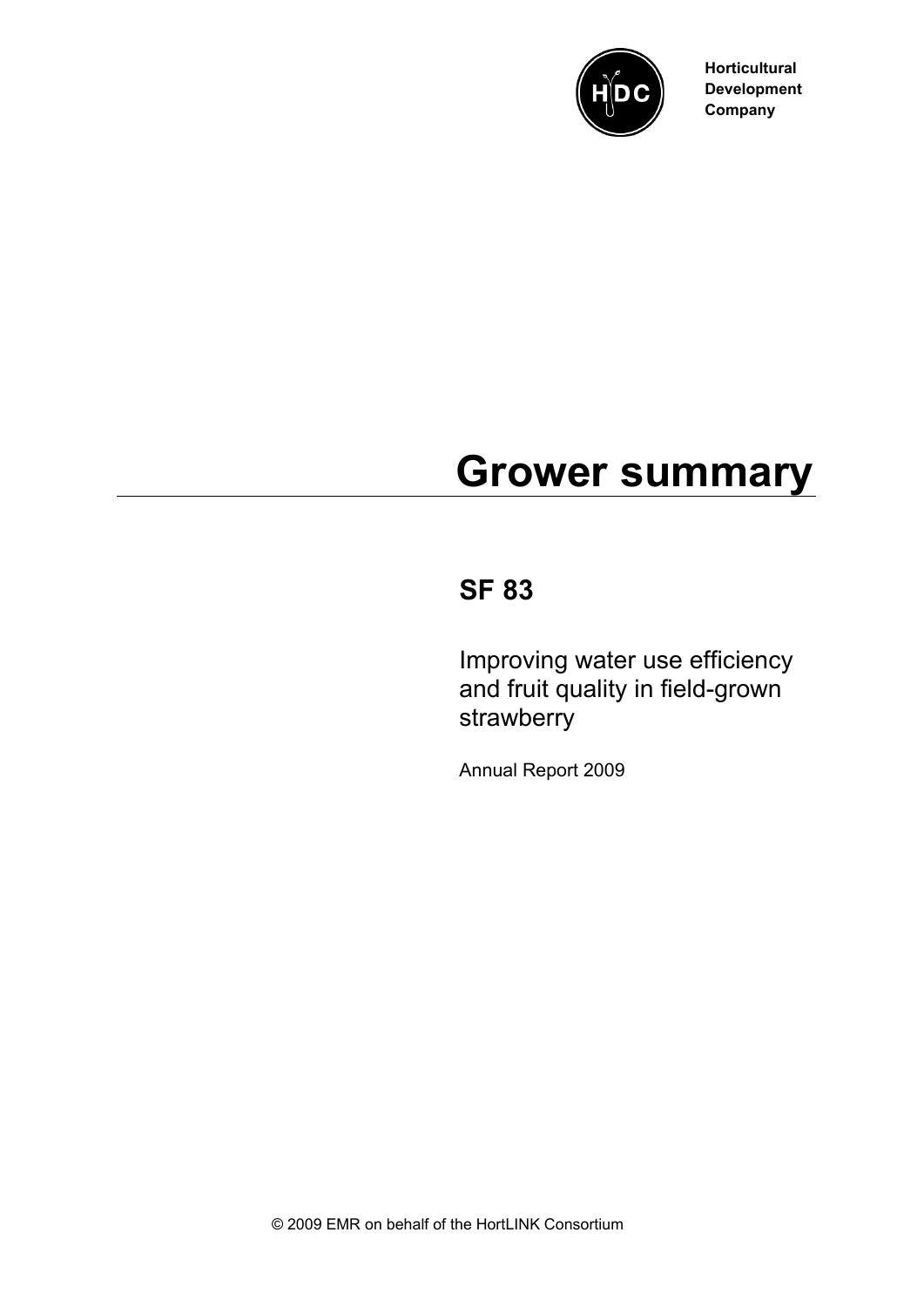#### **Disclaimer**

Whilst reports issued under the auspices of the HDC are prepared from the best available information, neither the authors nor the HDC can accept any responsibility for inaccuracy or liability for loss, damage or injury from the application of any concept or procedure discussed.

The results and conclusions in this report may be based on an investigation conducted over one year. Therefore, care must be taken with the interpretation of the results.

#### **Use of pesticides**

Only officially approved pesticides may be used in the UK. Approvals are normally granted only in relation to individual products and for specified uses. It is an offence to use nonapproved products or to use approved products in a manner that does not comply with the statutory conditions of use, except where the crop or situation is the subject of an off-label extension of use.

Before using all pesticides check the approval status and conditions of use.

Read the label before use: use pesticides safely.

#### **Further information**

If you would like a copy of the full report, please email the HDC office (hdc@hdc.org.uk), quoting your HDC number, alternatively contact the HDC at the address below.

Horticultural Development Company Tithe Barn Bradbourne House East Malling Kent ME19 6DZ

Tel: 01732 848 383 Fax: 01732 848 498

The contents of this publication are strictly private to HDC members. No part of this publication may be copied or reproduced in any form or by any means without prior written permission of the Horticultural Development Company.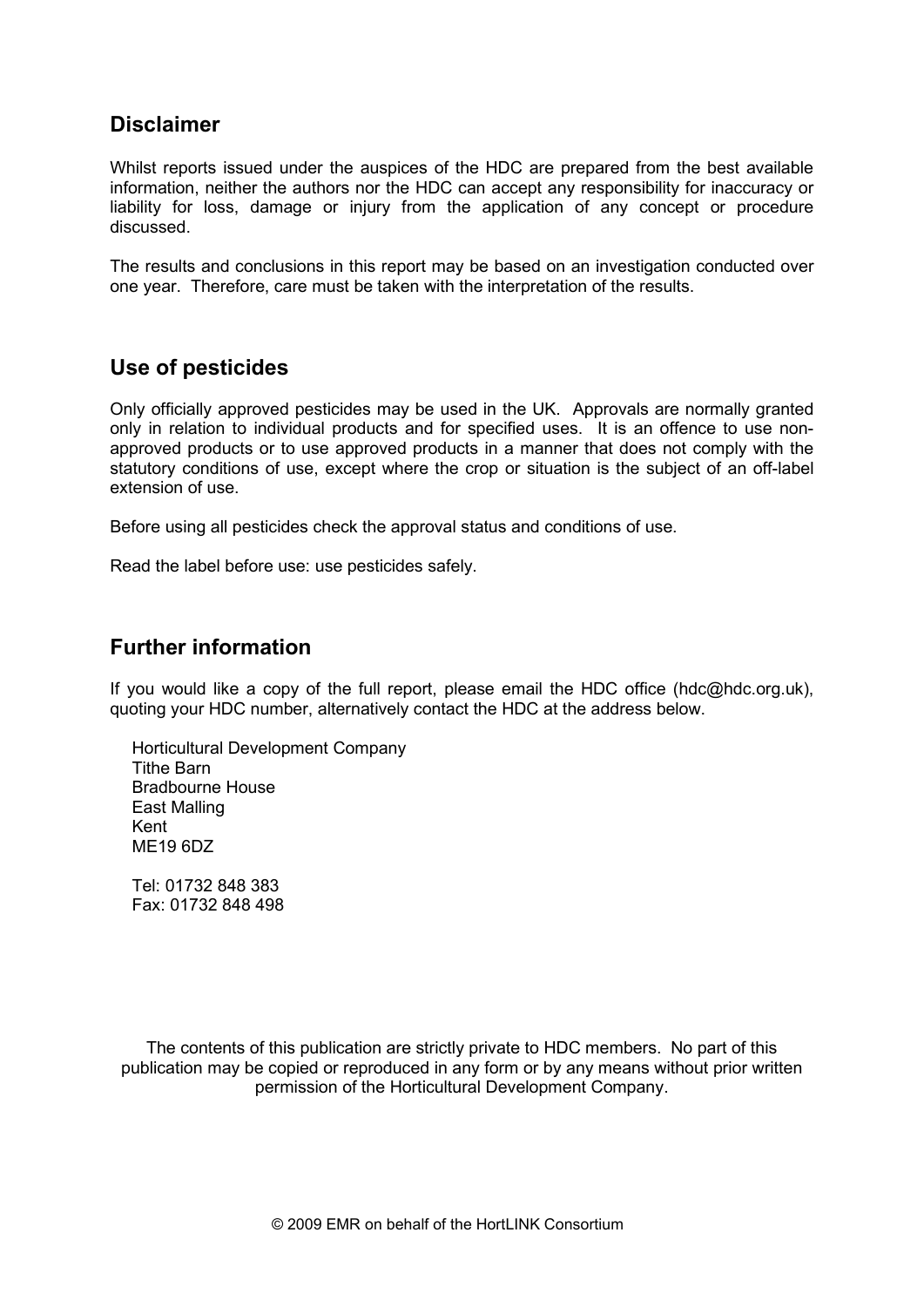#### **Headline**

Water savings of up to 75% compared to current industry 'best practice' can be achieved without compromising yields or quality of class I fruit by scheduling irrigation effectively.

### **Background and expected deliverables**

The project aims to provide the potential to increase water use efficiency (WUE) in UK fieldgrown strawberry production by 40% thereby saving water and improving fruit quality.

Irrigation of the UK crop is now essential to ensure the yields and quality demanded by retailers and consumers. However, strawberry growers, Defra and the Environment Agency are all becoming increasingly concerned about the future availability of abstracted water for trickle irrigation. Current abstraction rates in the major strawberry-growing regions are unsustainable and growers must now comply with legislation designed to safeguard these resources (The Water Act 2003). Recent research at EMR and elsewhere has provided major opportunities to use water more efficiently while continuing to meet consumer demand for sweet fruit with good flavour and shelf-life.

There are two aims to this project:

- 1) To devise irrigation scheduling tools to deliver irrigation water when and where it is needed.
- 2) To use the improved irrigation scheduling tool to implement deficit irrigation techniques that deliver further water savings whilst maintaining yields, improving fruit quality and reducing waste.

#### *Expected deliverables from this work include:*

- Increased water productivity (WP) and improved fruit quality that will, in turn, increase sustainability and profitability of this sector.
- Practical ways to use water more efficiently that will enable growers to comply with new legislation while continuing to meet consumer demand for high quality, healthy fruit with good shelf-life potential.
- Reduced water usage (by 30-40%), waste and diffuse pollution.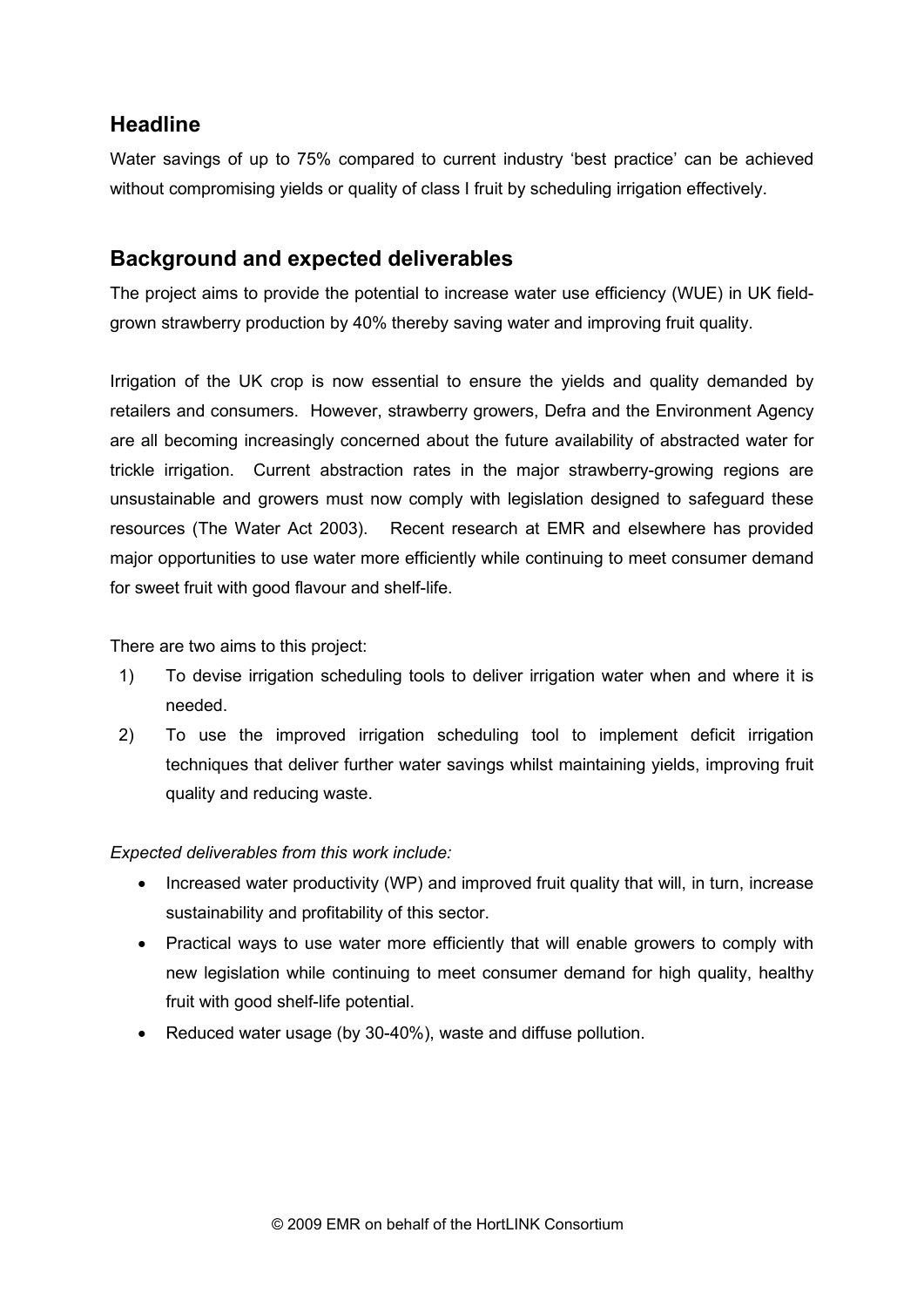#### **Summary of the project and main conclusions**

The progress made in relation to individual milestones is summarised below.

- *1.3 Complete physiological measurements, yield assessments and WUE estimates in second cropping year (month 18)*
	- 'Misted tips' (cv. 'Elsanta' supplied by Edward Vinson Ltd) were planted out on 2nd August 2007. All plants established well and had produced 7-8 trusses by late May 2008.
	- Three different approaches to irrigation scheduling were compared: scheduling using an Evaposensor to estimate crop evaporative demands; scheduling in response to changes in the vertical profile of soil moisture content measured by EnviroSCAN probes; scheduling in response to changes in soil moisture integrated horizontally across the rooting zone using ECH2O probes (the closed loop system).



**Figure GS 1**. Polytunnel A of the experimental field plot at EMR. Photo taken on 30 June towards the end of cropping

- Two treatments where irrigation was set for fixed times each day (30 and 60 min) were chosen to represent the arbitrary approach to irrigation used by some growers.
- Measurements of pre-dawn and midday leaf water potential and stomatal conductance indicated that soil water availability in all of the three scheduling regimes was becoming limiting at times during cropping.
- Yields of class 1 fruit averaged between 580-680 g fresh weight which equates to 8.7-10.3 tons of class 1 fruit per acre (21.5-25.5 t/ha) (Table GS 1).
- Yields of marketable fruit were improved by all scheduling regimes compared to the 'Arbitrary-30' control value. However, the yields in the 'Aribtrary-30' and 'Arbitrary-60' treatments may have been influenced by their position at the edges of the



**Figure GS 2**. Commercially relevant yields were obtained from the trial this year. Photo taken on 6 June 2008

polytunnels. A different experimental design that eliminates 'edge effects' will be used in 2009.

• Scheduling irrigation by the 'Evaposensor' approach improved water productivity by 2.5-fold over a regime typically used by some growers (Table GS 1). Significant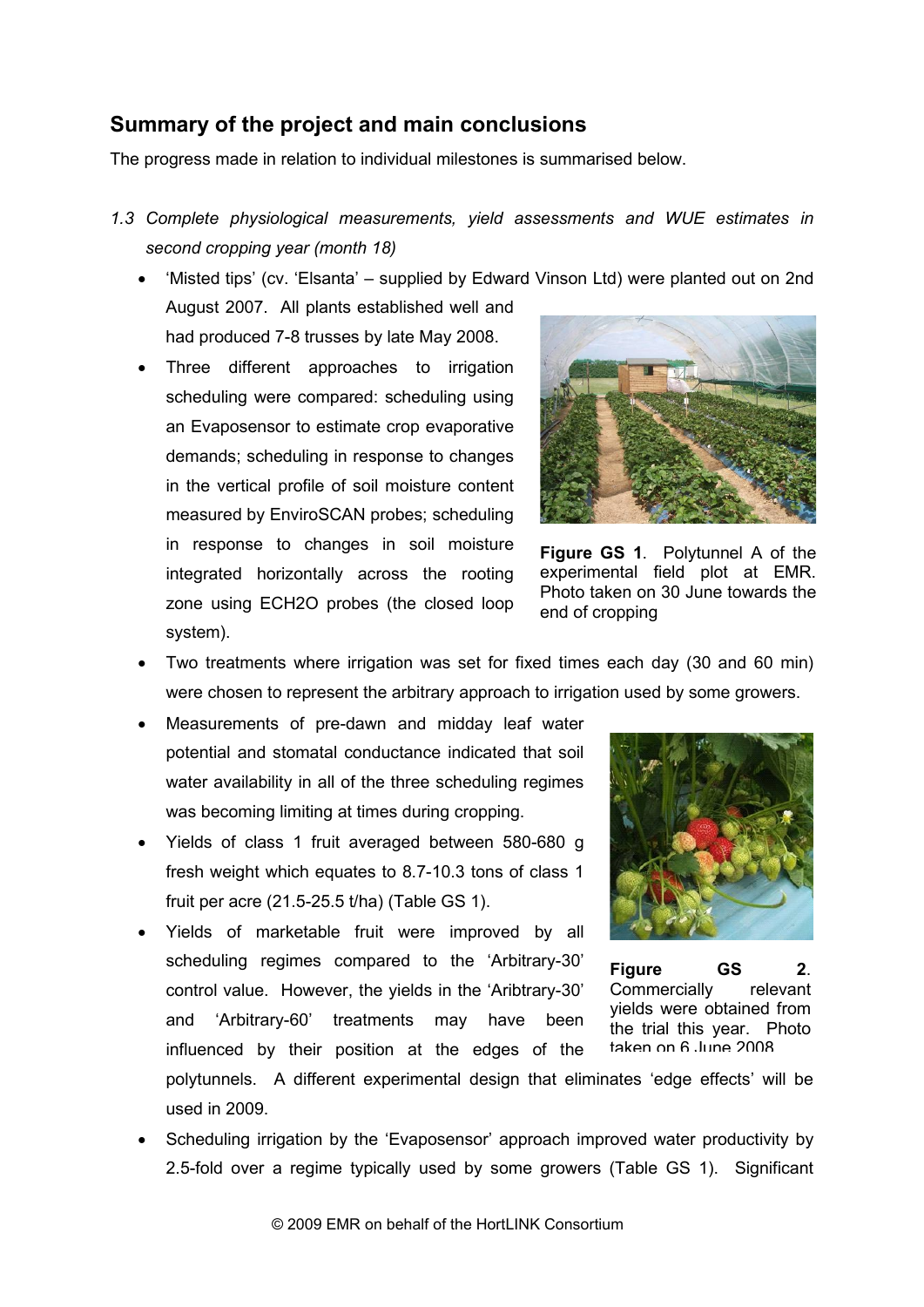improvements in water productivity were also delivered by the 'Closed loop' regime.

• The 'Evaposensor' approach delivered water savings of 75% compared to recommendations in the ADAS current 'best practice' guide (ADAS 2003)1

**Table GS 1**. Yields of class I fruit and water productivities (WP) from each of the five irrigation regimes. WP was calculated from the total irrigation volume applied during each regime between 2 May and 11 July 2008 and the yield of class 1 fruit from each of the treatments.

| Scheduling<br>regime | Class 1 yield<br>(Tons per acre) | Water productivity<br>(Cubic metres of irrigation<br>water used to produce 1<br>tonne class 1 fruit) |
|----------------------|----------------------------------|------------------------------------------------------------------------------------------------------|
| Evaposensor          | 9.4                              | 9.1                                                                                                  |
| EnviroSCAN           | 9.0                              | 16.1                                                                                                 |
| Closed loop          | 10.3                             | 10.5                                                                                                 |
| Arbitrary-30         | 8.7                              | 18.1                                                                                                 |
| Arbitrary-60         | 8.7                              | 36.3                                                                                                 |

- *3.2 Identify the chemical signals that interact to control leaf gas exchange under deficit irrigation (month 23)*
	- Detached leaf tests are being used to determine the effects of changes in the delivery of these putative signals on stomatal conductances. The interaction of the gaseous plant hormone ethylene and ABA in the regulation of stomatal response to PRD and RDI will determine photosynthetic rates and the availability of essential precursors for flavour compounds.
	- The low sensitivity of the detached leaf test has been accepted for many years but has not been satisfactorily explained. We have shown, for the first time, that foliar ethylene production rates increase during detached leaf tests. This may help to explain the relatively high concentrations of ABA needed to close stomata in these tests compared to those needed in intact plants. Further tests are being carried out to elucidate the role of ethylene in ABA-induced stomatal closure.
- *4.2 Complete sensory and analytical tests to determine effects of irrigation scheduling on fruit quality and shelf-life in second cropping year (month 23)*
	- A taste test carried out by Waitrose did not detect any differences in appearance, aroma, texture or flavour in berries harvested from the different irrigation treatments. A taste test by Marks and Spencer suggested that fruit from the 'EnviroSCAN' regime had the best aroma and flavour. This may have been due to the small size of the tertiary berries from this regime at the time of tasting, smaller berries often being more flavoursome.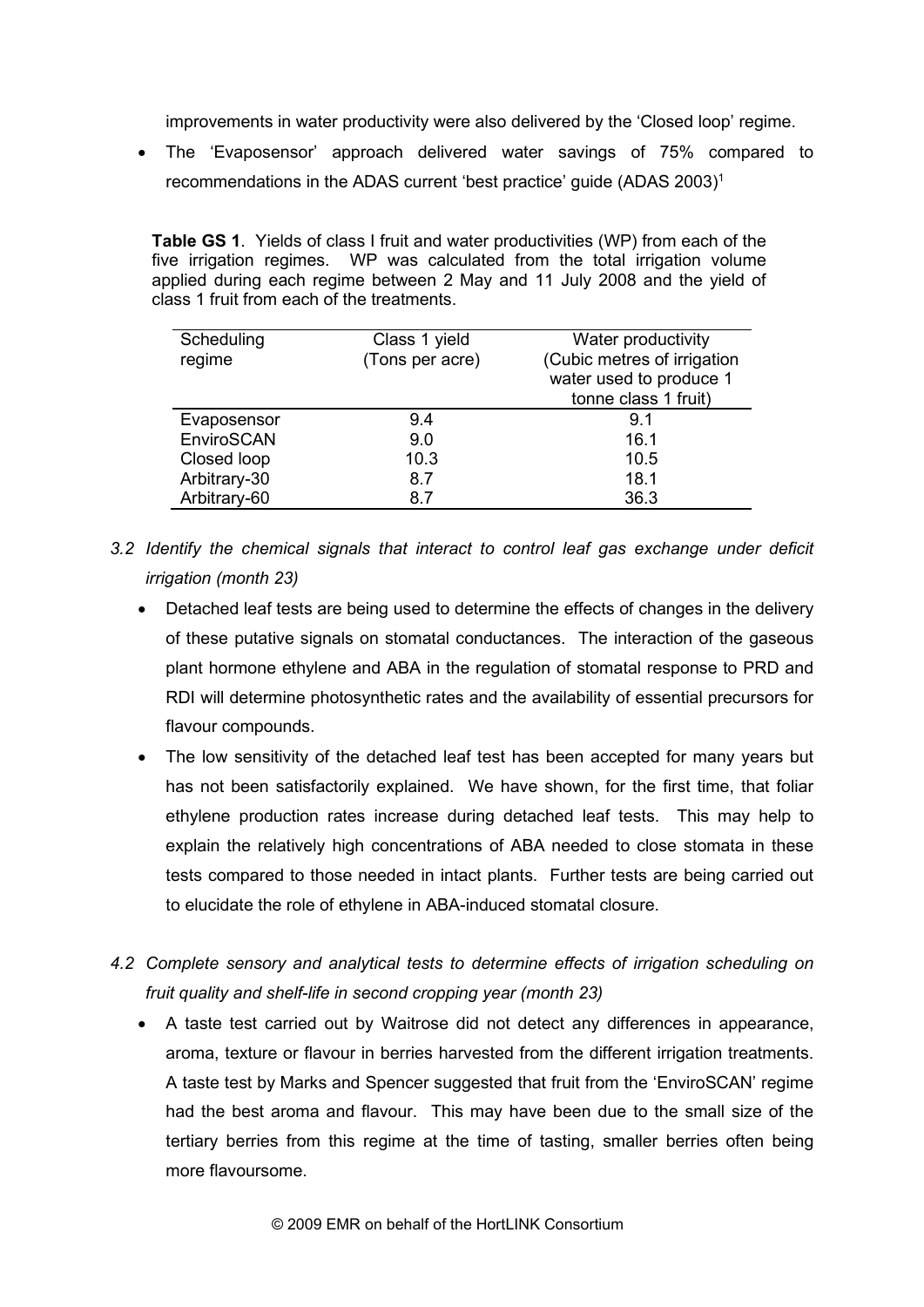- Taste tests at EMR detected increased sweetness in fruit from the 'Evaposensor', 'EnviroSCAN' and 'Closed loop' treatments, compared to the two arbitrary treatments.
- Berry firmness and soluble solids content (BRIX) were measured on freshly picked fruit throughout the cropping season. BRIX values were improved in tertiary fruit harvested from the 'Evaposensor', 'EnviroSCAN' and 'Closed loop' treatments, compared to the two arbitrary treatments.
- Sugar and organic acid profiles were not affected by any of the irrigation regimes in primary, secondary or tertiary fruit. Consequently, berry sugar to acid ratios were similar, irrespective of irrigation regime.
- Concentrations of ellagic acid, an important bioactive compound, were increased by the 'EnviroSCAN and 'Closed loop' regimes compared to 'Arbitrary-30 values. Berry total antioxidant capacities of primary, secondary and tertiary berries from each of the scheduling regimes are being determined.
- Flavour volatile production was measured on two occasions to determine the effects of the irrigation treatments on fruit aroma. The irrigation regimes did influence the production of key flavour volatiles but these differences were not detected by the taste panels.
- Effects of the irrigation regimes on shelf-life potential were not consistent. In one test on fruit stored at 5  $\degree$ C for six days, fruit from the three scheduling regimes had significantly lower keeping quality than fruit from the arbitrary regimes. A second test at 5 °C revealed no significant differences in the shelf-life potential of fruit from each of the irrigation regimes. At 20 ºC, the percentage of rots was greatest in fruit from the three scheduling regimes (70-87%) while only 37% of fruit from the 'Arbitrary-60' regime developed rots by day six of the shelf-life test. In a second test at 20ºC, rots were present in 70-87% of fruit, irrespective of irrigation regime.
- Berry BRIX values were unchanged after six days storage at 5 °C.
- *6.1 Collate and analyse results from completed questionnaires received from KG and BW growers (month 21).*
	- A grower questionnaire on water use efficiency was distributed by KG Growers Ltd and BerryWorld. Twenty seven completed forms were received.
	- Thirty seven percent of the growers surveyed did not know how much water they used.
	- The average volume of water used by growers to produce 1 tonne of class 1 fruit (water productivity) in 2008 was 78  $m<sup>3</sup>$ . The minimum volume was 30  $m<sup>3</sup>$  and the maximum volume  $161 \text{ m}^3$ .
	- Ninety three percent of growers received advice from consultants and 52% scheduled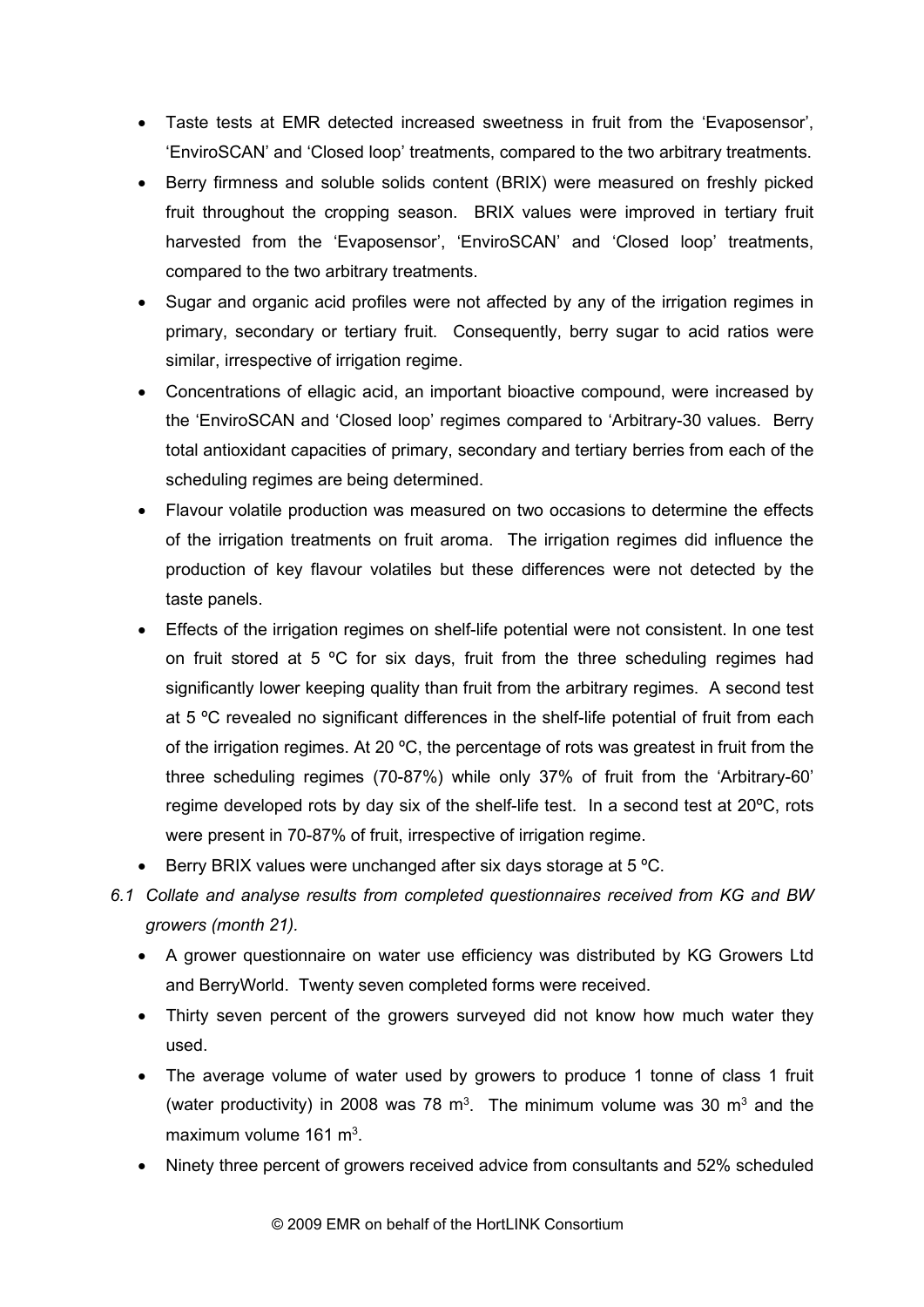irrigation according to neutron probe measurements. Only 3% scheduled irrigation by intuition or experience without monitoring changes in soil moisture content.

#### *Conclusions*

- If irrigation is unscheduled and applied irrespective of weather conditions or the soil moisture content, a large proportion of the applied water may percolate through the rooting zone and be lost. Consequently, values of water use efficiency and water productivity will be low with this strategy.
- Significant improvements in water use efficiency and water productivity were delivered when irrigation was scheduled using the Evaposensor' and 'Closed loop' treatments. Water savings of up to 75% were delivered compared to current 'best practice' (ADAS  $2003)^1$ , without reducing yields.
- The frequency and duration of the fertigation events throughout the season was dictated by the frequency of irrigation events *i.e.* plants could only be fertigated during irrigation events. Consequently, although the same volume of fertiliser had been applied to all treatments by the end of cropping, foliar concentrations of some nutrients were deemed to be 'low' or 'deficient' in some of the treatments. These deficiencies may have affected fruit quality and shelf-life potential. Both irrigation and fertigation regimes will be optimised in the 2009 season.
- Canopy areas were reduced by the 'Evaposensor' and 'EnviroSCAN' regimes which may help to increase light penetration to the developing fruit thereby improving some components of berry quality. The improvement in the visibility of fruit afforded by the smaller canopy may also help to reduce picking costs.
- Yields of class 1 fruit were highest in the 'Closed loop' and 'Evaposensor' treatments and were typical of those expected from a commercial main season crop. The lower yields in the two arbitrary treatments may have resulted from over irrigation or they may have been due to edge effects.
- When expressed in terms of tons of class 1 fruit per acre, yields ranged from 8.7 to 10.3  $(21.5 - 25.5 t/ha)$
- Berry firmness and soluble solids content of primary and secondary fruit were largely unaffected by the irrigation regimes. However, soluble solids content of tertiary fruit was enhanced by the three scheduling treatments, but berry firmness was reduced at the end of the season, compared to the 'Arbitrary-30' value.
- Although the irrigation regimes did influence the production of key flavour volatiles, the changes were apparently insufficiently large to be detected by the taste panels.